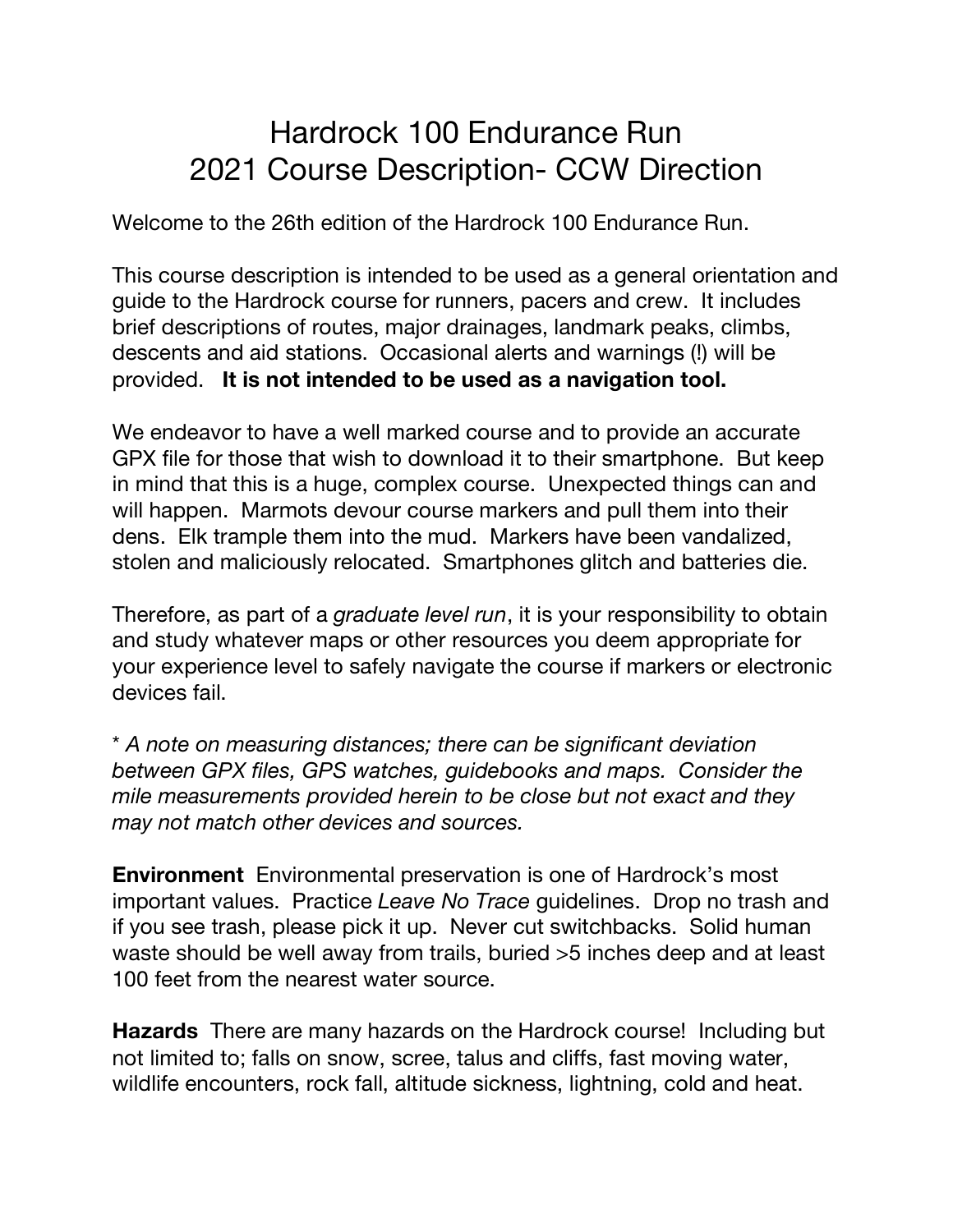While the vast majority of runners complete the course without incident there have been many close calls and occasional injuries sustained from all of the above during the previous 25 editions of Hardrock.

Best of luck! We look forward to seeing you in Silverton.

# **COURSE DESCRIPTION**

#### **Silverton Start- Mile 0- 9318 ft.**

From the Silverton School gym, run north and east out of town, past the Kendall Mountain Ski Area and proceed NE on the Lackawanna Trail. Cross Arrastra Creek and begin the first major climb of the race on jeep roads. Look (!) for markers at road intersections at the beginning of the climb. At mile 6 look (!) for a single track trail on the left that leaves the road and ascends towards the pass.

#### **Climb #1-Dives Little Giant Pass -Mile 7- 13,000 ft.**

Descend a steep miners trail into Cunningham Gulch. Cross Cunningham Creek and enter the aid station.

#### **Cunningham Gulch Aid Station- Mile 9.2 - 10,380 ft.**

Crew and drop bags allowed. Please note (!) that the Cunningham Gulch road can be very congested and is heavily traveled by those not associated with Hardrock. This has led to user conflict in the past. Consider drop bags in lieu of crew. If crew is necessary, limit is one vehicle per runner. Consider carpooling with other crews.

Proceed south on the Cunningham Gulch road .2 mile, look (!) for a single track trail on the left and begin climbing to Green Mountain. Note that there can be large herds of sheep grazing in Green Mountain Basin. Guard dogs may be present and aggressive. Do your best to go well around the sheep and the dogs.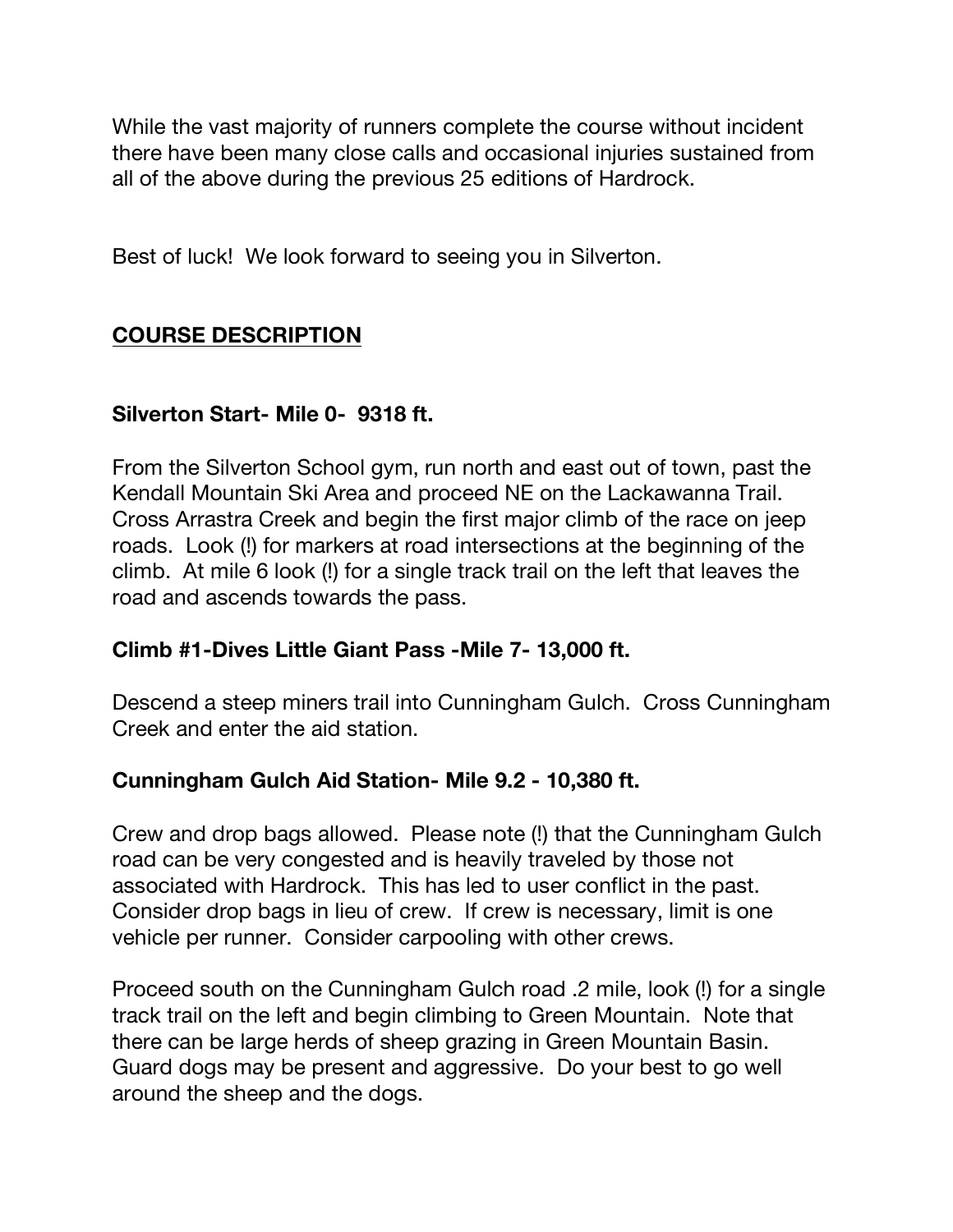# **Climb #2- Green Mountain / Stony Pass Ridge- Mile 12.2- 12,980 ft.**

Descend and then traverse towards Stony Pass (12,580 ft.) and the Stony Pass Road. The course crosses the road about 100 meters to the south (runner's right) of the pass. Begin climbing again, then traversing with Canby Mountain on the right.

# **Climb #3- Buffalo Boy Ridge - Mile 13.7- 13,214 ft.**

Begin the descent into Maggie Gulch. Note that the location of the initial drop off the ridge will vary from year to year depending on snow and cornice conditions. Follow faint trails or off-trail markers to the aid station.

# **Maggie Gulch Aid Station - Mile 15.3 - 11,840 ft.**

No crew. No drop bags. The aid station is located at the end of a rough, narrow 4WD road with steep drops. Crews (!) do not attempt to visit this aid station.

Leave the aid station and begin climbing and traversing NE towards the Continental Divide.

# **Climb #4 - Maggie / Pole Pass- Mile 16.3 - 12,530 ft.**

Cross the Continental Divide Trail (CDT) and descend SE into the West Fork of Pole Creek. Do not (!) go north or south on the CDT. You are now on the east side of the Continental Divide. Between here and the next aid station are huge willow stands and numerous wetlands. The Pole Creek elk are notorious for trampling course markers in this area. Slow down (!) and carefully navigate this section.

#### **Pole Creek Aid Station- Mile 19.6- 11,460 ft.**

No Crew. No drop bags. This is a backcountry aid station. All supplies are hiked or horse packed in.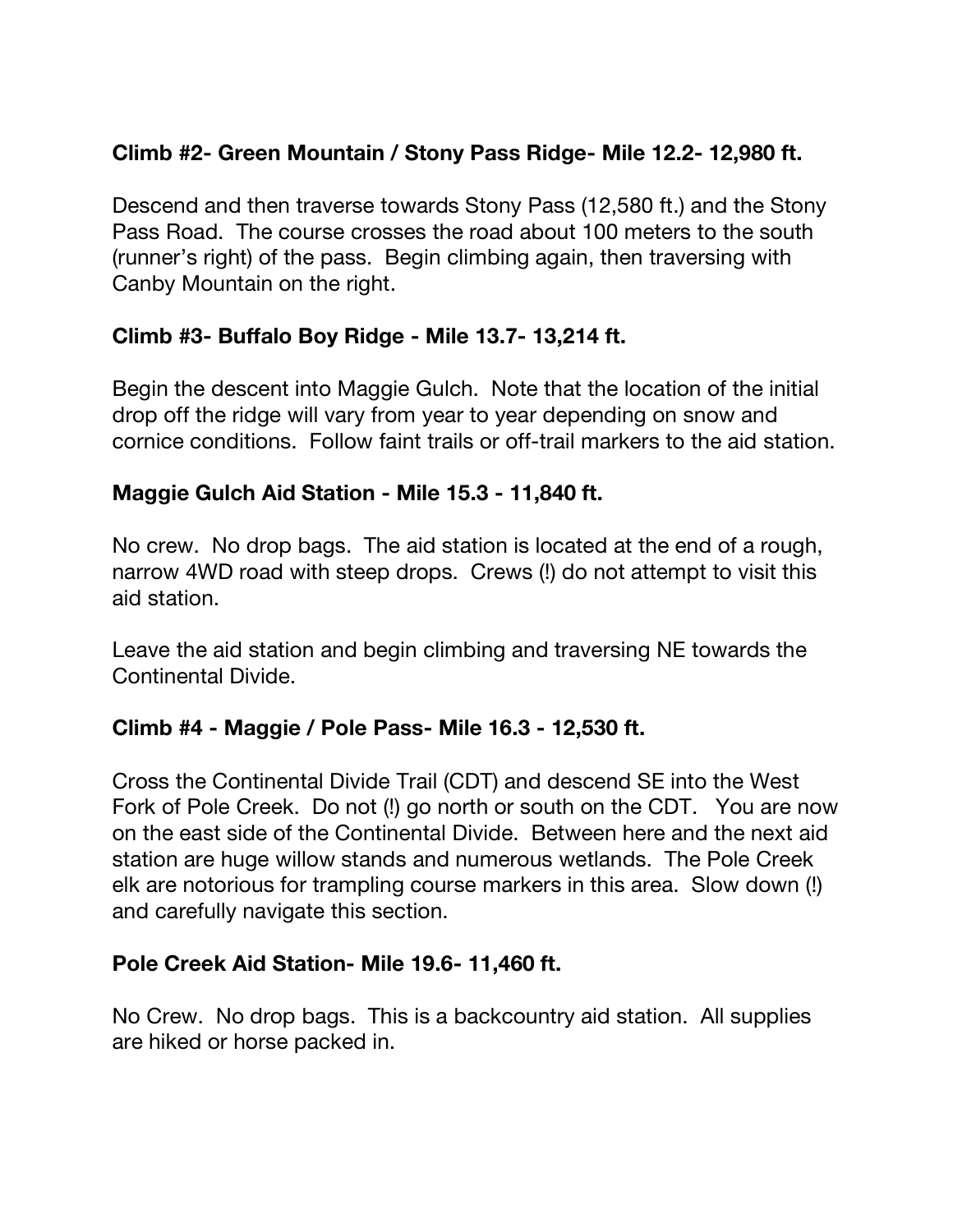Depart the aid station, cross the North Fork of Pole Creek and begin ascending the Main Fork of Pole Creek NNE towards the Continental Divide. This area contains complex terrain with lots of side drainages. Many runners have gotten off-course here. Slow down (!) and carefully navigate this section.

# **Climb #5- Cataract Pole Pass- Mile 23.5- 12,200 ft.**

Cross the CDT again. Do not (!) go east or west on the CDT. You are now back on the west side of the Continental Divide. You may see Sunshine Peak (14,001 ft.) looming large to the north. Proceed mostly north on the Cataract Gulch Trail through low angle terrain, skirting Cataract Lake and multiple tarns. The next 1-2 miles have numerous wetlands and willows. Slow down (!) and carefully navigate this section. As the terrain steepens and narrows, the trail becomes more distinct and easier to follow. Cross Cottonwood Creek and enter the aid station

# **Sherman Aid Station- Mile 28.7- 9640 ft.**

Crews and drop bags allowed. Please note (!) that crew driving times from Silverton are multiple hours round trip on either a rugged 4WD route over Cinnamon Pass or on pavement, north or south via Lake City. Consider the net benefit of crewing vs. drop bags and the assistance of the awesome staff at Sherman aid station.

Depart the aid station east on the county road. Run approximately .5 mile, cross the bridge over the East Fork of the Gunnison River. Around 40 yards past the bridge, look (!) for a faint trail on the left ascending into the trees. Follow this for .25 mile up to the Cinnamon Pass Road. (This .25 mile section is on private land. Do not leave the trail). Take a left on the Cinnamon Pass Road (aka Shelf Road) heading NW. There will be traffic.

#### **Burrows Park Aid Station- Mile 32.5- 10,410 ft.**

No Crew. No drop bags. Note to crew (!), do not follow or assist your runner on the Cinnamon Pass Road or attempt to crew at Burrows Park.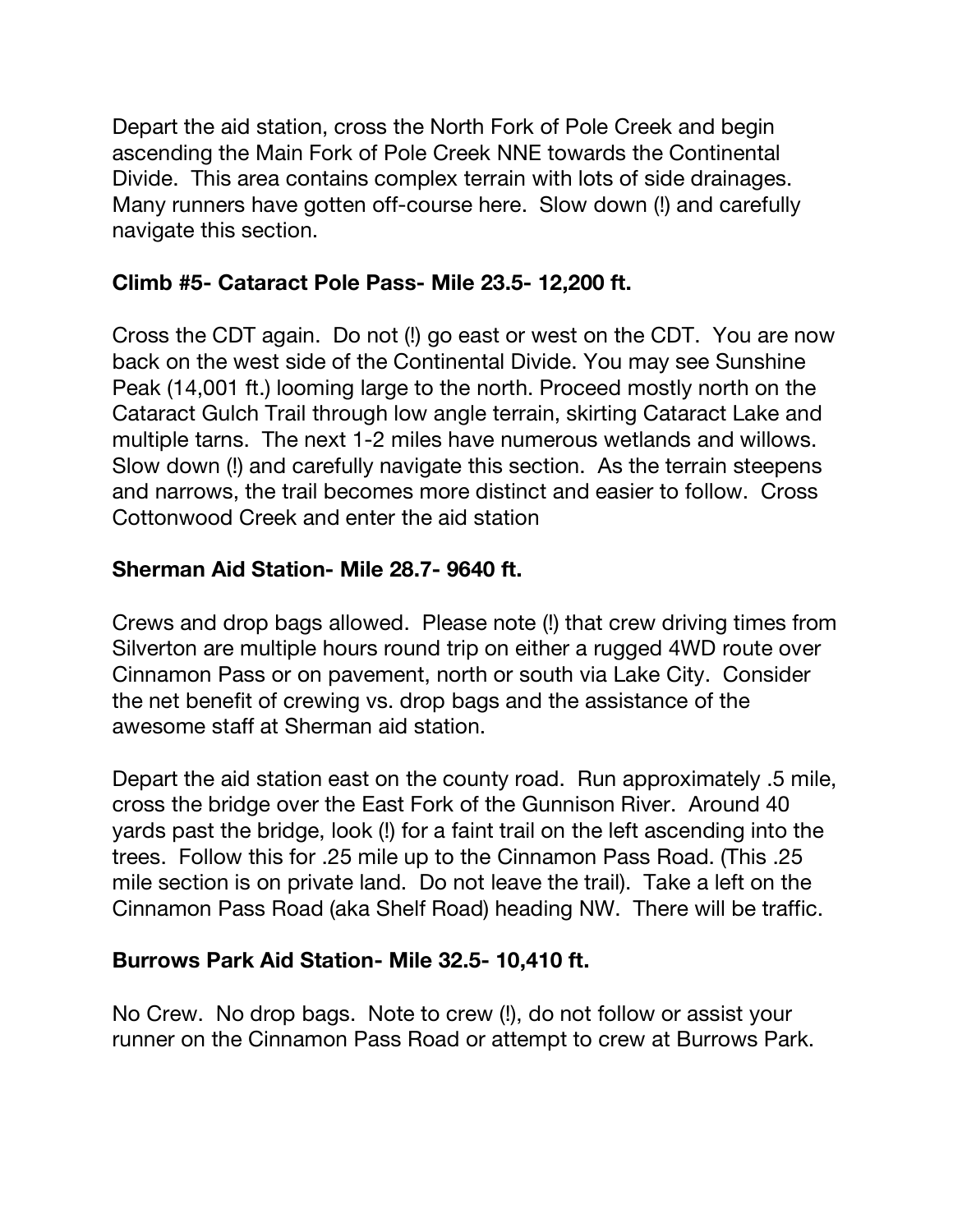Leaving the aid station, cross the Lake Fork of the Gunnison River and begin climbing the Grizzly Gulch / Handies Peak Trail. This is a distinct, heavily traveled trail. Hit timberline at around 11,800 ft. At around 12,500 ft. start working up the rocky ridge towards the summit of Handies Peak.

#### **Climb #6- Handies Peak- Mile 36.8- 14,048 ft.**

High point of the Hardrock 100. Breathe deep and descend south off the peak. After passing near Sloan Lake, the trail turns west. Proceed west and look (!) for a trail intersection. Leave the main climbers trail, cross the Lake Fork of the Gunnison River (again) and get on the American Basin / Grouse Gulch Trail traveling WNW. Traverse American Basin. There will likely be some snow here, even on dry years. Ascend to the next pass.

# **Climb #7- American Grouse Pass- Mile 39.6- 13,020 ft.**

Cross the high saddle with some faint trails going off in various directions. Slow down (!) and carefully navigate through this short section. Get on the Grouse Gulch Trail that soon becomes distinct and easy to follow. Descend continuously to the next aid.

#### **Grouse Gulch Aid Station- Mile 42.1- 10,710 ft.**

Crews and drop bags allowed. Pacers may start here. Crew alert (!)- the last 3 miles of the drive (past Eureka) to Grouse Gulch from Silverton is on a rough, high clearance / 4WD road. This road section is congested, narrow and it can be difficult to pass other vehicles. The parking at the aid station is very limited. Please limit crew/ family/ friends to 1 vehicle (!) and consider carpooling with other crews.

Depart the aid station NNW on the Engineer Pass Road, passing through the headwaters the Animas River. This section is part of the Alpine Loop, a busy OHV route. Depending on time of day, there could be lots of traffic. Ascend 5.1 miles towards Engineer Pass, taking care not to turn off onto numerous side roads. Before getting to the true summit of Engineer Pass, look (!) for a short spur road to the left (west). This is the top of the climb. Do not (!) go to Engineer Pass.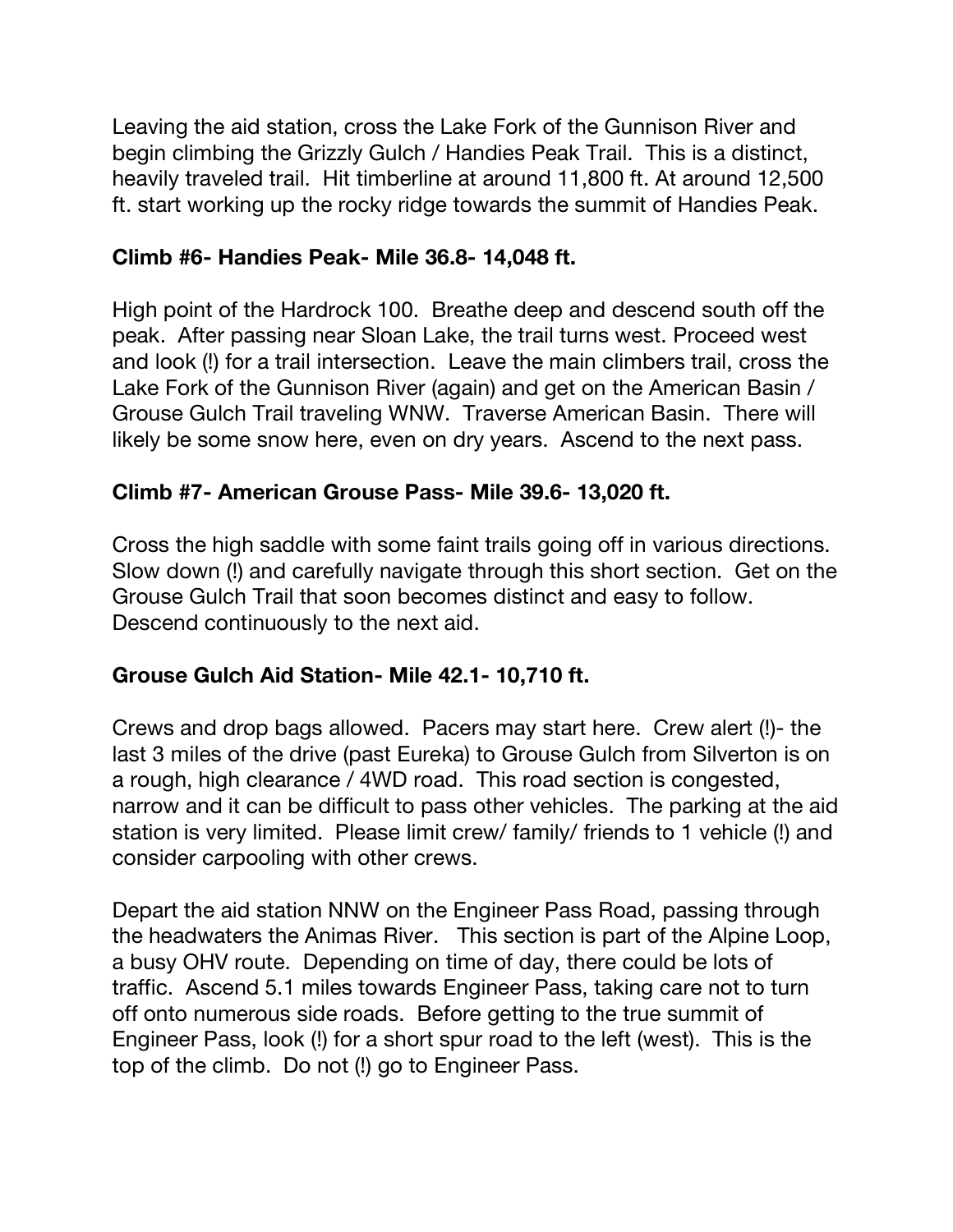# **Climb #8- Oh Point- Mile 47.2- 12,910 ft.**

Drop off of Oh Point steeply, then more moderately and follow markers through faint and intersecting trails. Slow down (!) and carefully navigate this section all the way to the aid station.

#### **Engineer Aid Station- Mile 48.6- 11,800 ft.**

No crew. No drop bags. This is a backcountry aid station. All supplies are packed in.

Depart the aid station NW on the Bear Creek Trail. The trail is initially faint but quickly becomes easier to follow. Trail alert (!)- the Bear Creek Trail soon enters a steep, narrow gorge. While the trail is generally good (sans rockslides), there are potential hazards including rock fall, huge vertical drops off the left side of the trail and potentially difficult stream crossings in the event of heavy rain. Use caution all the way to the highway. And lean to the right. Hit the Highway 550 tunnel at mile 53.8. From here, all the way to the Ouray aid station at the north end of town, slow down (!) and navigate carefully. Follow the course markers through a complex route of trails, dirt roads and paved roads.

#### **Ouray Aid Station- Mile 56.6- 7680 ft.**

Crew and drop bags allowed. Low point of the Hardrock 100.

Depart the aid station via a different route than you entered. Head west over a footbridge, then go south. Again, slow down (!) and navigate carefully while departing Ouray on paved roads, dirt roads and trails. Hit the Camp Bird Road, turn right and start ascending. At the Camp Bird mine, stay right (!) heading towards Yankee Boy Basin. Follow markers towards Governors Basin and enter the aid station.

#### **Governor Basin Aid Station- Mile 64.5- 10,780 ft.**

No crew. No drop bags. Crews (!) do not follow or assist your runner on the Camp Bird Road.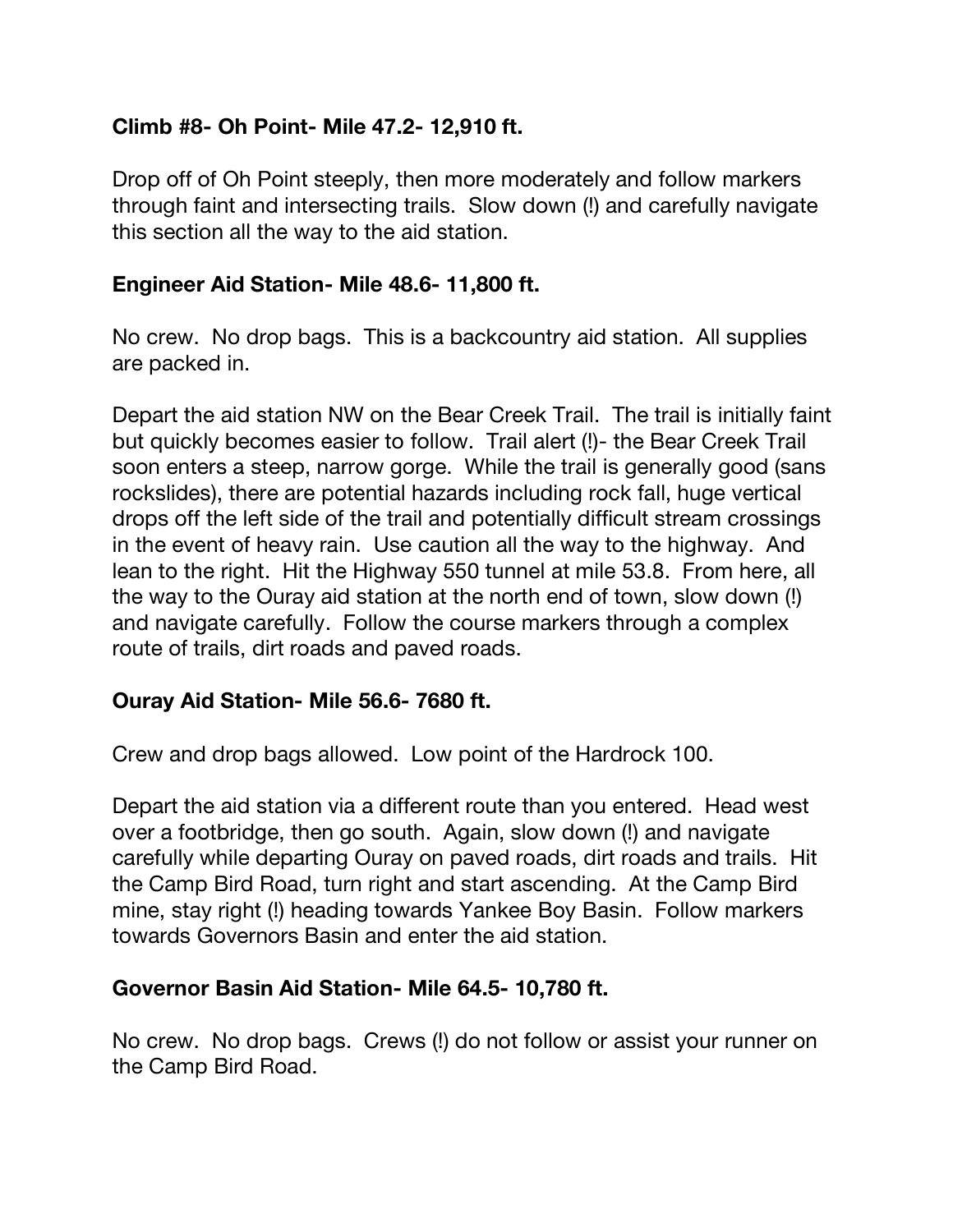Depart the aid station SW, cross Sneffels Creek and begin a complex route of off-trail, trails and mining roads. Slow down (!) and navigate carefully. Approaching Virginius Pass, there will be 3 steps of high and moderate angle terrain. The final steep step to the pass will usually have snow, even in dry years. There may be a fixed line here for safety. Use caution (!), as falls here are possible and be mindful of rock fall from above and dropping rocks on runners below.

# **Climb #9- Virginius Pass & Kroger's Canteen Aid Station- Mile 67.7- 13,100 ft.**

No crew. No drop bags. Backcountry aid station. All supplies are packed in.Enter the most spectacular (and improbable) aid station in ultra running. Enjoy the hospitality briefly as there is very limited space. Exit via a steep, loose trail SW using caution (!) to stay on the trail which soon traverses to the right. Runners have gotten off-course here and headed straight down. Cross Mendota Ridge, enter Liberty Bell Basin, get on the Cornet Creek Trail and run into Telluride. Follow course markers on paved streets through Telluride to the aid station at Town Park.

# **Telluride Aid Station- Mile 72.7- 8750 ft.**

Crew and drop bags allowed.

Exit the aid station SSW, cross a field and climb a short hill to the Bear Creek Trail (a road closed to motorized vehicles). Take a left and ascend. At mile 75 look (!) for the Wasatch Trail on the right. Approaching the Wasatch Saddle, slow down (!) and navigate carefully through intersections with system trails and faint social trails. Cross the saddle into Bridal Veil Basin, then turn south towards the pass.

# **Climb #10- Oscar's Pass- Mile 79.2- 13,140 ft.**

Descend south off of the pass on a steep rocky trail into the trees and meet the Ophir Pass Road. Take a right on the road, heading downhill for about .25 mile and look(!) for a left turn. Follow old road bed / trail about .3 mile to the aid station.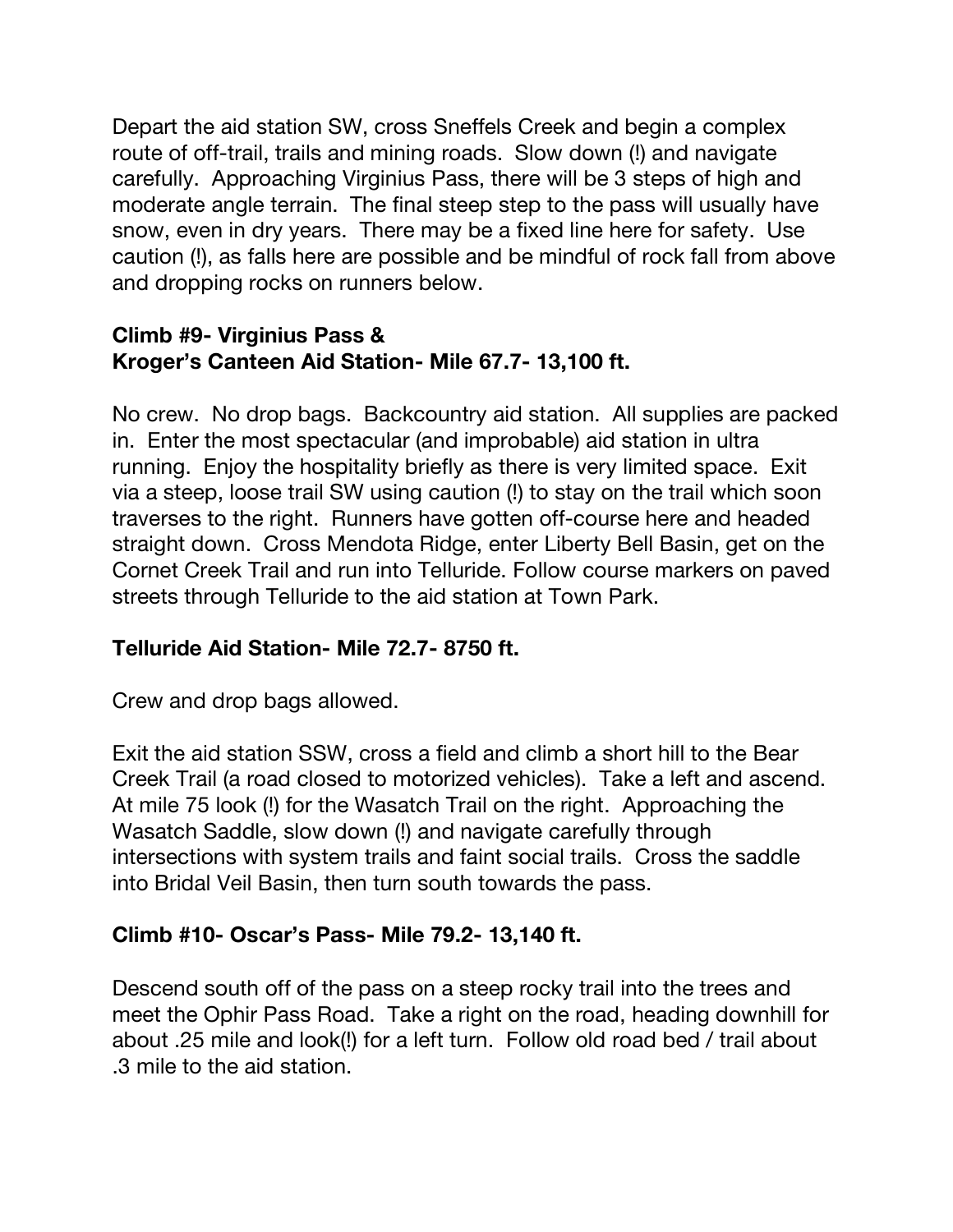# **Chapman Gulch Aid Station- Mile 82.4- 10,190 ft.**

Crew and drop bags allowed. Crew alert (!)- The Ophir Pass Road is congested and heavily traveled with potential for user conflict. Crews must park at a designated site on the east side of the Ophir township and hike approximately 2 miles to the intersection of the Ophir Road and the trail to the aid station. Then hike .3 mile into the aid station. Please consider drop bags and the excellent staff at Chapman in lieu of crewing.

Exit south out of the aid station and ascend Swamp Canyon with South Lookout Peak on the left and US Grant Peak on the right. Climb above timberline and into the top of the drainage. There is a steep couloir going up the last few hundred vertical feet to the pass. Pick the most appealing route up the scree and begin climbing. Caution (!)- There is potential for injuries from rockfall in the couloir. Be mindful of runners and pacers above and below.

# **Climb #11- Grant Swamp Pass- Mile 85.6- 12,920 ft.**

At the top of the couloir take a right turn, traversing the ridge for about 100 yards. Check out the Joel Zucker Memorial shortly before descending steeply into Island Lake Basin. Alert (!)- soon after entering the basin the course enters an area closed to the public due to the Ice Fire that burned in October 2020. The Hardrock has special permission to access the closure for runners and pacers only and only during the race. Please stay strictly on the trail until the intersection with the Ice Lakes trail. Take a left on the Ice Lakes trail, run .25 mile downhill and look (!) for the Kamm Traverse trail on the right. Descend steeply a short distance to the creek. Caution (!)- this creek crossing can be tricky with high flows. There may be a log bridge across the creek but it's often unstable. Runners have fallen into swift water here. Climb out of the creek, wrapping around to a south heading towards the aid station.

# **KT Aid Station- Mile 89- 10,630 ft.**

No crew. No drop bags. Pacer alert (!)- due to the Ice Fire closure pacer add/ drop will not be allowed at KT this year via walk-in as it would require crossing the closed area.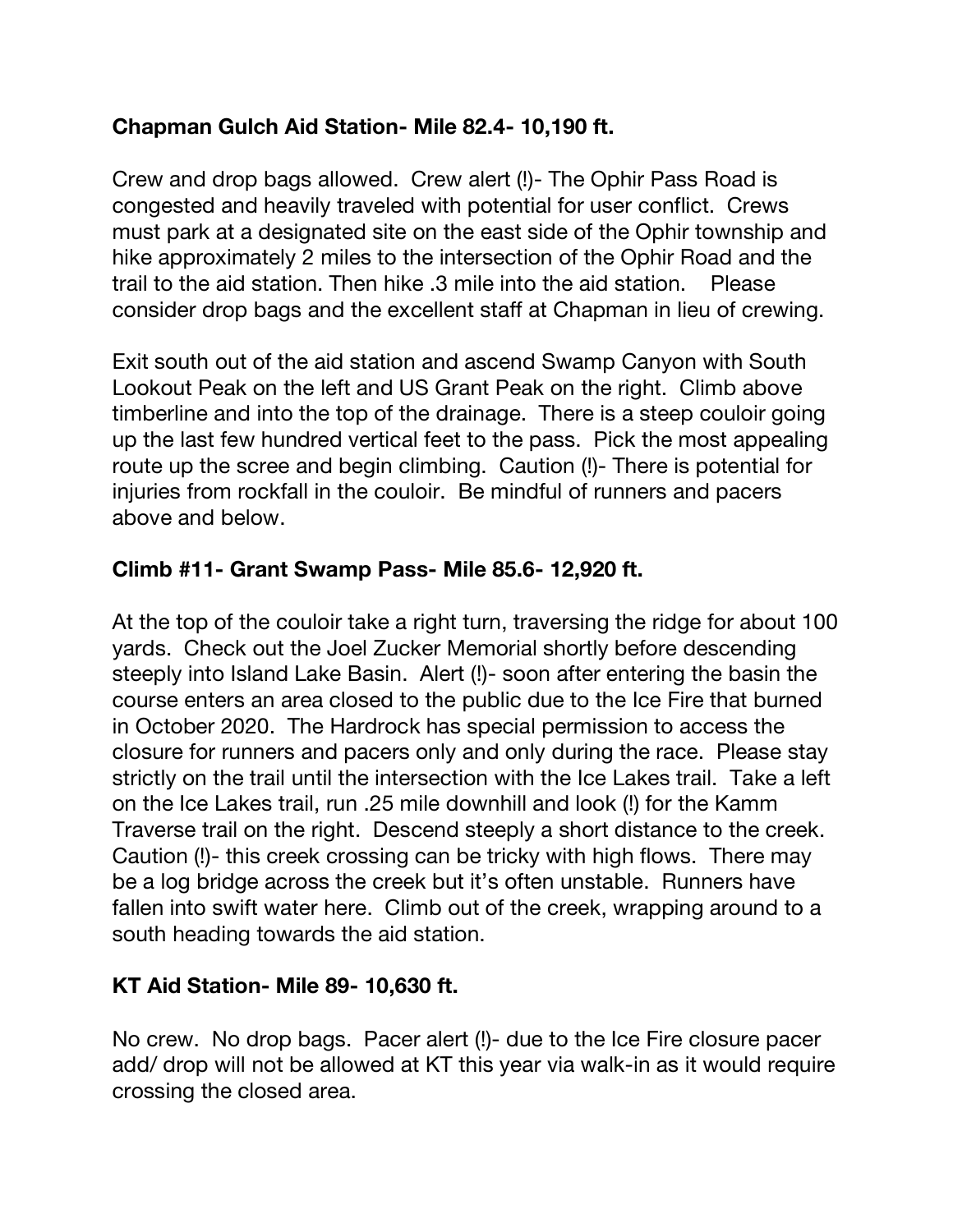Depart the aid station and cross the South Mineral Road. Look (!) for a descent on a faint trail to the crossing of South Mineral Creek. Begin the ascent of the Porcupine drainage, crossing through high basins and timberline to a prominent saddle.

# **Climb #12- Porcupine Cataract Pass- Mile 91.9- 12,230 ft.**

Drop into and traverse Cataract Basin to its east end. Slow down (!) and navigate carefully though here as the trail can be faint and vegetation can obscure the route. Begin the final climb.

# **Climb #13- Cataract Putnam Pass- Mile 93.3- 12,600 ft.**

Descend steeply to a saddle between Putnam Basin and Lime Creek. Look (!) for markers indicating a left (north) turn into Putnam Basin. Run to the final aid station.

# **Putnam Basin Aid Station- Mile 94.9- 11,400 ft.**

No Crew. No drop bags. This is a backcountry aid station. All supplies are packed in.

Depart the aid station and head downstream on the Bear Creek Trail. Cross numerous talus slopes and continue descending into the trees. Cross Mineral Creek with the assistance of a fixed rope. Caution (!)- this is the biggest water crossing on the course. During high snow run-off years and following heavy rain, this can be a difficult crossing. Immediately beyond the creek is Highway 550. Turn left and run the shoulder of the highway around 50 yards upstream. Caution (!) - look both ways before crossing the road. It is often dark and runners are fatigued. (Imagine that). Look (!) for markers on the east side of the highway. Ascend a short, steep slope to the Rainbow Trail. Run SE on the flat-rolling trail until it meets the Shrine Road. Turn left on the Shrine Road and climb gently until looking down on the center of Silverton. Look (!) for a marker on the right near the top of the climb and descend through a sloping field into town. Follow markers 3 blocks on town streets to the finish.